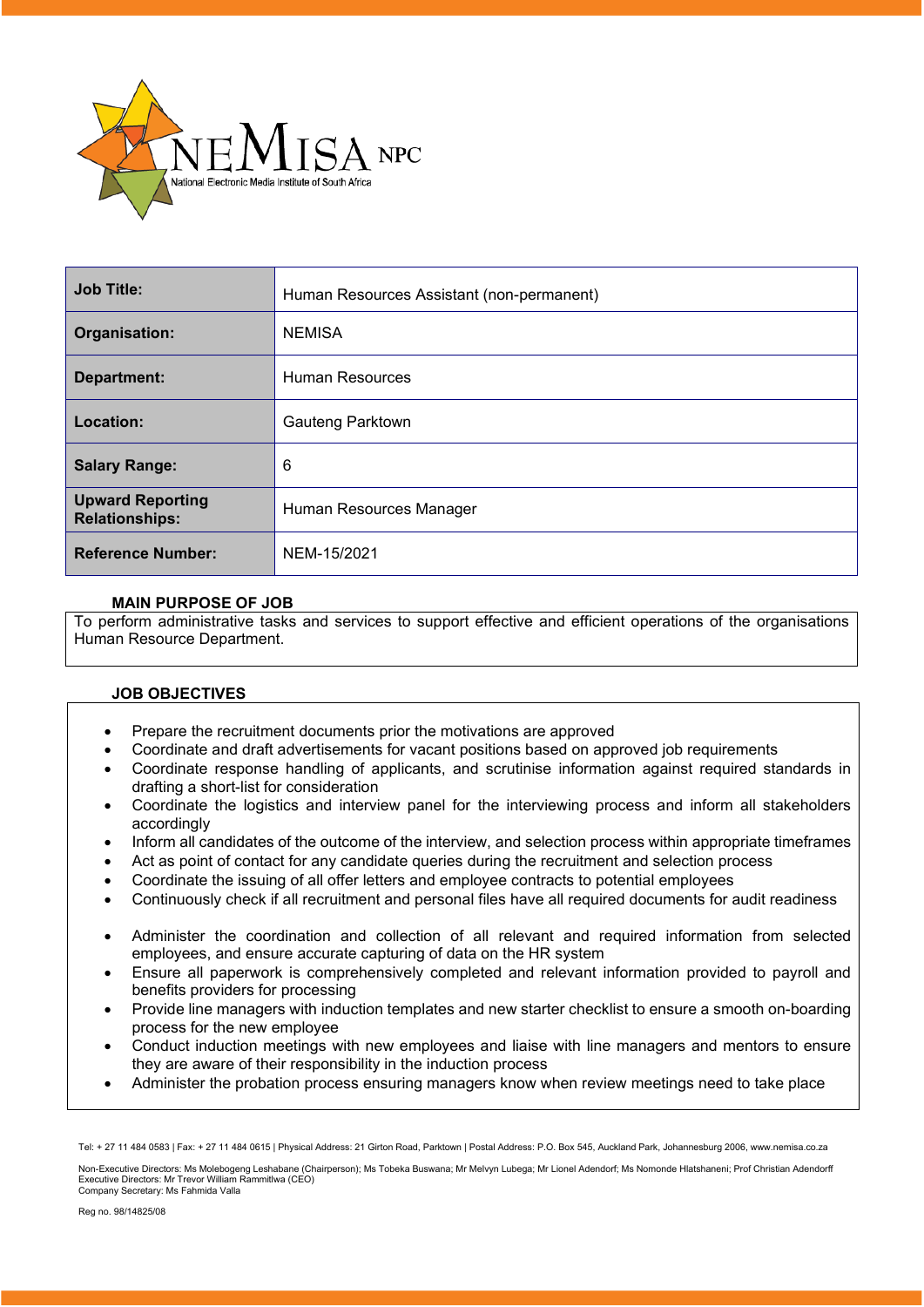

- Ensure that all salary information pertaining to employees' salaries is accurate prior being approved by executives.
- Submit to finance monthly payroll inputs in order to be captured accordingly within agreed time frames
- Ensure the monthly hard copies in relation to salaries are provided to finance
- Also compile and submit all statutory salary deductions to finance for payment processing
- Team-up with the HR Officer by collecting all relevant and required information from selected employees, and ensure accurate capturing of data on the HR system
- Write and issue letters to employees to inform them of any changes to benefits, and/or benefits service providers accordingly
- Assist in the sourcing of appropriate training and skills providers in order to close needs gaps
- Update the Institute's and employee's records after the completion of training interventions
- Update Workplace Skills Plan information
- Assist in the coordination of training interventions and ensure that employees are informed regarding relevant logistics
- Update the Institute's and employee's records after the completion of training interventions
- Update Workplace Skills Plan information on a monthly basis
- Handle all initial contact into the HR department, relaying onwards as appropriate
- Liaise with relevant authorities on tax, benefits and compulsory deductions
- Liaise and build report with recruitment agencies for job placement
- Ensure that all employees are updated on any legislative and related policy changes
- Assist employees in engaging with relevant authorities relating to salary and benefits
- Prepare all letters or contracts for any changes to employee terms and conditions
- Coordinate the implementation of HR systems and databases to ensure that data is correctly entered and maintain these accordingly
- Provide general administration support to the HR department as required including typing memos, filing, telephone answering, scanning, photocopying and emails
- Ensure electronic and paper-based staff files are maintained and filing is completed in a timely manner
- Maintain all HR related files and database
- Maintains accurate and up-to-date human resource files, records, and documentation.
- Answers frequently asked questions from applicants and employees relative to standard policies, benefits, hiring processes, etc.; refers more complex questions to appropriate senior-level HR staff or management.
- Maintains the integrity and confidentiality of human resource files and records.
- Performs periodic audits of HR files and records to ensure that all required documents are collected and filed appropriately.
- Provides clerical support to the HR department.
- Assists with planning and execution of special events such as staff meetings, team-buildings, etc.

Non-Executive Directors: Ms Molebogeng Leshabane (Chairperson); Ms Tobeka Buswana; Mr Melvyn Lubega; Mr Lionel Adendorf; Ms Nomonde Hlatshaneni; Prof Christian Adendorff Executive Directors: Mr Trevor William Rammitlwa (CEO) Company Secretary: Ms Fahmida Valla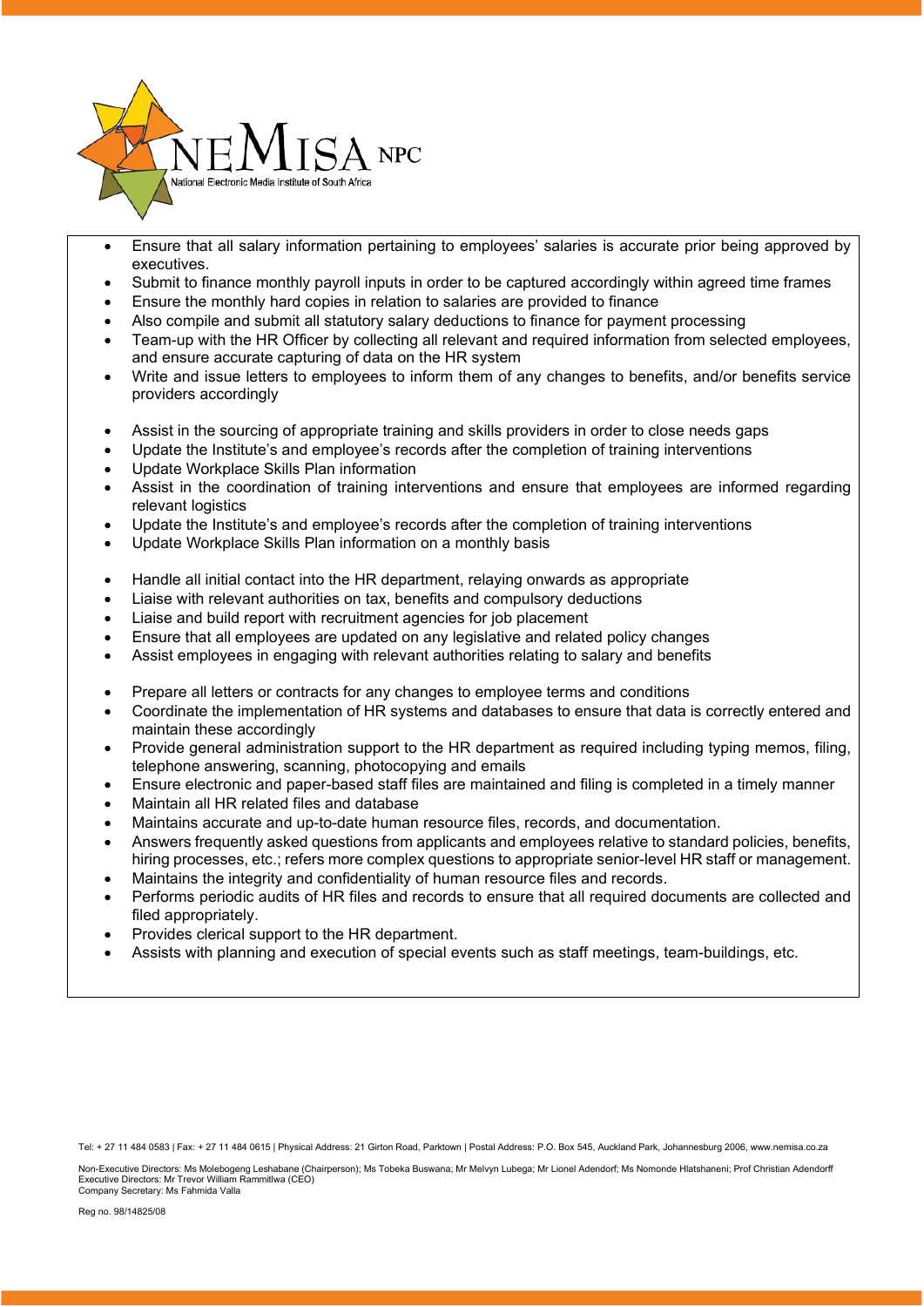

|                                                                                                                                                                                                                                                                                                                                                                                                                                |                                                                                                                                                                                                                                      |                           | <b>Essential</b>                                                                                                          | <b>Desirable</b> |
|--------------------------------------------------------------------------------------------------------------------------------------------------------------------------------------------------------------------------------------------------------------------------------------------------------------------------------------------------------------------------------------------------------------------------------|--------------------------------------------------------------------------------------------------------------------------------------------------------------------------------------------------------------------------------------|---------------------------|---------------------------------------------------------------------------------------------------------------------------|------------------|
| <b>Education: Formal Qualifications</b>                                                                                                                                                                                                                                                                                                                                                                                        |                                                                                                                                                                                                                                      |                           |                                                                                                                           |                  |
| colleges, etc.                                                                                                                                                                                                                                                                                                                                                                                                                 | Education involves the acquisition of knowledge and skills through learning where subject matter is imparted<br>systematically. Formal qualifications are obtained by studying at formal institutions e.g. universities, technikons, |                           |                                                                                                                           |                  |
| <b>Level of Education:</b>                                                                                                                                                                                                                                                                                                                                                                                                     | Minimum:<br>Three (3) year National Diploma in<br>Human Resources Management<br>Matric                                                                                                                                               |                           | Ideal:<br><b>Bachelor's Degree</b><br>with focus on Human<br><b>Resources</b><br>Management<br><b>Matric</b><br>$\bullet$ |                  |
|                                                                                                                                                                                                                                                                                                                                                                                                                                |                                                                                                                                                                                                                                      | Duration /<br><b>Time</b> | <b>Essential</b>                                                                                                          | <b>Desirable</b> |
| <b>Job related Work Experience</b><br>Experience is obtained through opportunities for exposure and practice at work. It includes all working<br>experience that has some bearing on the job and is not restricted to the current organisation. Supervised on-the-<br>job training, internships and learnerships are incorporated within this category.                                                                        |                                                                                                                                                                                                                                      |                           |                                                                                                                           |                  |
| Minimum:<br>2+ years' experience in:<br>$\bullet$<br>- General human resources administration;<br>- General recruitment process handling from entry<br>to exit;<br>- The implementation of human resources<br>systems, policies and procedures;<br>- The basic knowledge of labour relations;<br>- General Induction/Onboarding processes; and<br>- General payroll inputs and invoices payment turn<br>around time.<br>Ideal: |                                                                                                                                                                                                                                      | $+24$ months              | ✓                                                                                                                         |                  |
| 4+ years' experience in:<br>- Relevant Human resources administration and<br>Recruitment co-ordination;<br>- Facilitation and consultation of OD processes; and<br>- General experience in HR-related systems.                                                                                                                                                                                                                 |                                                                                                                                                                                                                                      |                           |                                                                                                                           |                  |

Tel: + 27 11 484 0583 | Fax: + 27 11 484 0615 | Physical Address: 21 Girton Road, Parktown | Postal Address: P.O. Box 545, Auckland Park, Johannesburg 2006, www.nemisa.co.za

Non-Executive Directors: Ms Molebogeng Leshabane (Chairperson); Ms Tobeka Buswana; Mr Melvyn Lubega; Mr Lionel Adendorf; Ms Nomonde Hlatshaneni; Prof Christian Adendorfl<br>Executive Directors: Mr Trevor William Rammitlwa (CE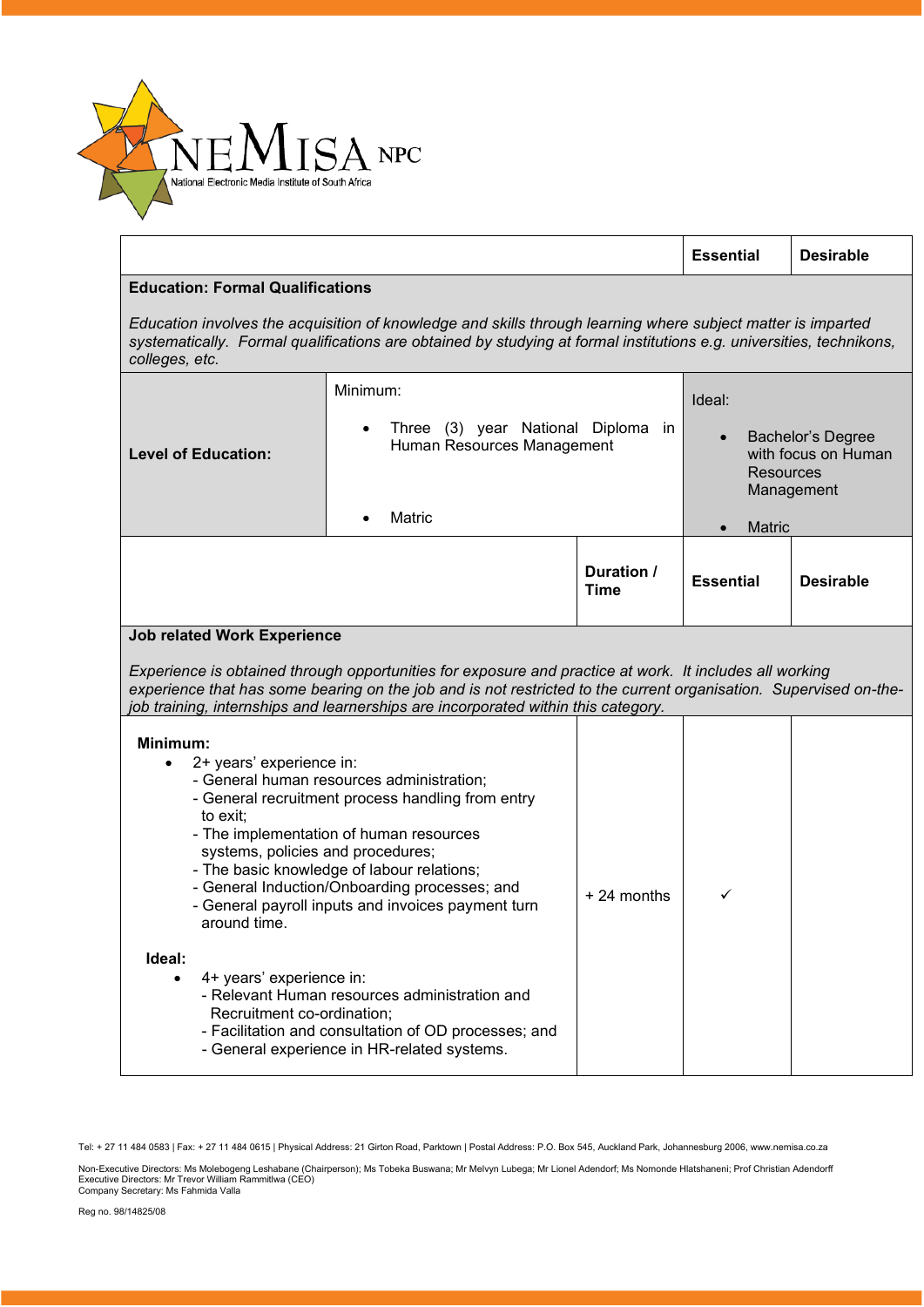

|                                                                                                                                                                                                                                                                                                      | Duration /<br><b>Time</b> | <b>Essential</b> | <b>Desirable</b> |
|------------------------------------------------------------------------------------------------------------------------------------------------------------------------------------------------------------------------------------------------------------------------------------------------------|---------------------------|------------------|------------------|
| <b>Job related Knowledge</b>                                                                                                                                                                                                                                                                         |                           |                  |                  |
| Job-related knowledge is typically gained through formal or informal training programs (these exclude programs<br>through which Formal Qualifications are attained). It includes knowledge of facts, data and information and<br>understanding the rationale behind models, theories and principles. |                           |                  |                  |
| Fully Computer Literate with excellent working knowledge of<br>MS Word and MS Excel                                                                                                                                                                                                                  | $+24$ Months              | ✓                |                  |
| Must be able to work in a team                                                                                                                                                                                                                                                                       | $+24$ Months              | ✓                |                  |
| Must be able to work under pressure                                                                                                                                                                                                                                                                  | $+24$ Months              | ✓                |                  |
| Must meet tight deadlines                                                                                                                                                                                                                                                                            | $+24$ Months              | ✓                |                  |
| Attention to detail                                                                                                                                                                                                                                                                                  | $+24$ Months              | ✓                |                  |
| Ability to accurately follow the superior's instructions                                                                                                                                                                                                                                             | $+24$ Months              | ✓                |                  |
| Recruitment and Placement processes                                                                                                                                                                                                                                                                  | $+24$ Months              | ✓                |                  |
| Knowledge of effective time management, prioritizing and<br>forward planning                                                                                                                                                                                                                         | $+24$ Months              | ✓                |                  |
| Understating of HR processes and procedures                                                                                                                                                                                                                                                          | $+24$ Months              | ✓                |                  |
| Personable with excellent verbal & written communication skills                                                                                                                                                                                                                                      | + 24 Months               | ✓                |                  |
| Human Resource Systems                                                                                                                                                                                                                                                                               | $+24$ Months              | ✓                |                  |
| Internet Software                                                                                                                                                                                                                                                                                    | $+24$ Months              | ✓                |                  |
| Exposure to labour law and employment equity regulations                                                                                                                                                                                                                                             | + 24 Months               | ✓                |                  |
|                                                                                                                                                                                                                                                                                                      |                           |                  |                  |

|  | Duration,<br><b>Time</b> | <b>Essential</b> | <b>Desirable</b> |  |
|--|--------------------------|------------------|------------------|--|
|--|--------------------------|------------------|------------------|--|

## **Job related Skills**

*Job-related skills are typically gained through formal or informal training programs (these exclude programs through which Formal Qualifications are attained). Skills refer to how to do things. They are demonstrated in the application of techniques and procedures.*

| <b>Report Writing</b>                                                | + 24 months  |  |
|----------------------------------------------------------------------|--------------|--|
| Personable with excellent verbal and written communication<br>skills | $+24$ months |  |
| <b>Presentation Skills</b>                                           | $+24$ months |  |

Tel: + 27 11 484 0583 | Fax: + 27 11 484 0615 | Physical Address: 21 Girton Road, Parktown | Postal Address: P.O. Box 545, Auckland Park, Johannesburg 2006, www.nemisa.co.za

Non-Executive Directors: Ms Molebogeng Leshabane (Chairperson); Ms Tobeka Buswana; Mr Melvyn Lubega; Mr Lionel Adendorf; Ms Nomonde Hlatshaneni; Prof Christian Adendorfl<br>Executive Directors: Mr Trevor William Rammitlwa (CE